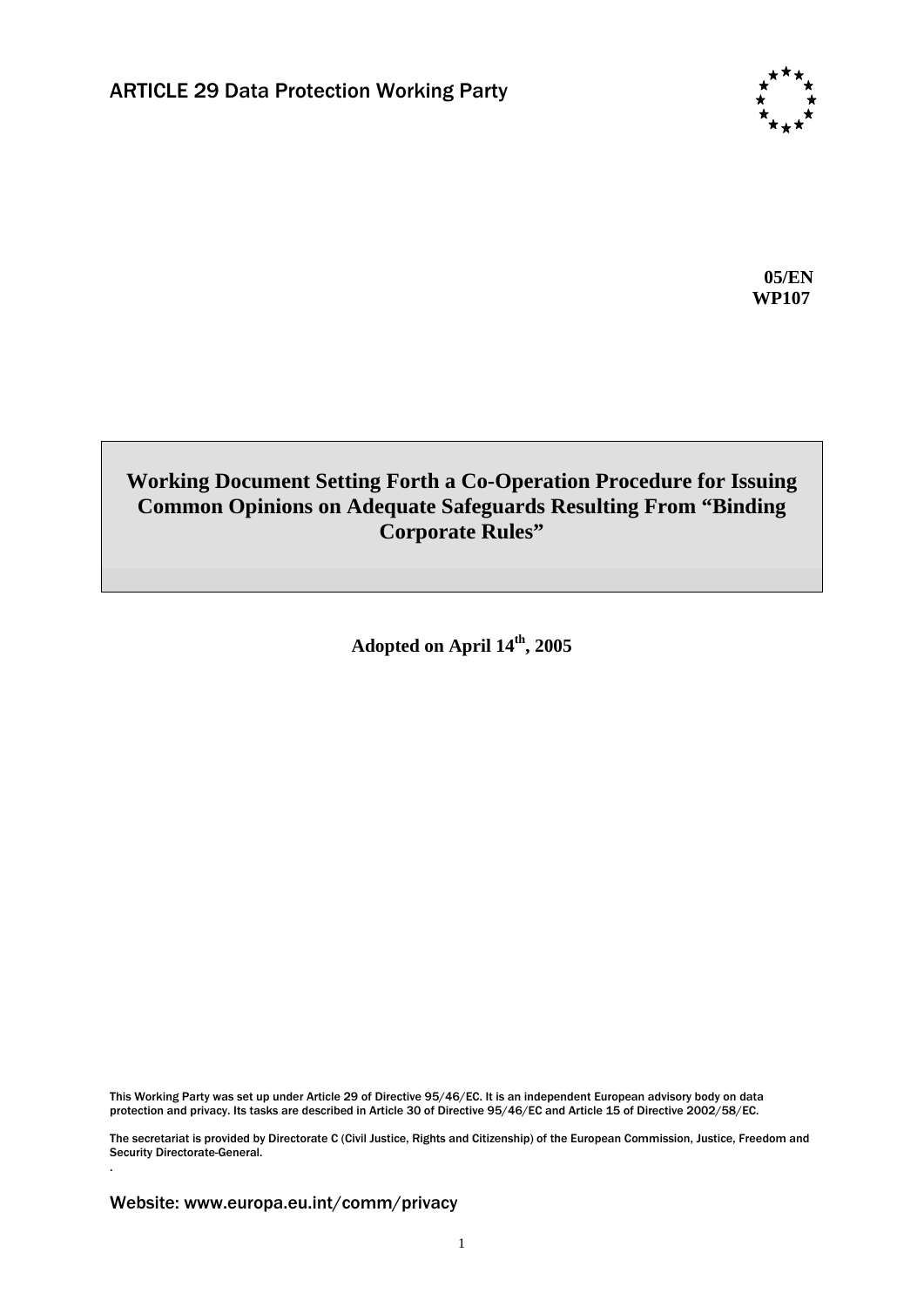

- 1. A corporate group interested in submitting draft binding corporate rules (BCRs) for the approval of several data protection authorities should propose a Data Protection Authority (DPA) as the lead authority for the co-operation procedure. The decision as to which DPA should act as the lead authority is based upon the criteria contained in this document (see point 2). It is for the organisation to justify the reasons why a given DPA should be considered as the lead authority.
- 2. An applicant corporate group should justify the selection of the lead authority on the basis of relevant criteria such as:
	- a. the location of the group's European headquarters;
	- b. the location of the company within the group with delegated data protection responsibilities<sup>1</sup>;
	- c. the location of the company which is best placed (in terms of management function, administrative burden etc) to deal with the application and to enforce the binding corporate rules in the group;
	- d. the place where most decisions in terms of the purposes and the means of the processing are taken; and
	- e. the member states within the EU from which most transfers outside the EEA will take place.
- 2.1. Priority will be given to factor described under 2 (a) above.

2.2. These are not formal criteria. The data protection authority to which the application is sent will exercise its discretion in deciding whether it is in fact the most appropriate data protection authority and, in any event, the data protection authorities among themselves may decide to allocate the application to a data protection authority other than the one to which the corporate group applied.

.

<u>.</u>

 $<sup>1</sup>$  As provided for in the Article 29 Working document number 74, if the headquarters of the corporate group is</sup> not in the EU/EEA, the corporate group should appoint a European member with delegated data protection responsibilities in charge of ensuring that any foreign member of the corporate group adjust their processing activities to the undertakings contained in the corporate group, interfacing with the leading authority where appropriate and paying compensation in case of damages resulting from the violation of the binding corporate rules by any member of the corporate group.

This Working Party was set up under Article 29 of Directive 95/46/EC. It is an independent European advisory body on data protection and privacy. Its tasks are described in Article 30 of Directive 95/46/EC and Article 15 of Directive 2002/58/EC.

The secretariat is provided by Directorate C (Civil Justice, Rights and Citizenship) of the European Commission, Justice, Freedom and Security Directorate-General.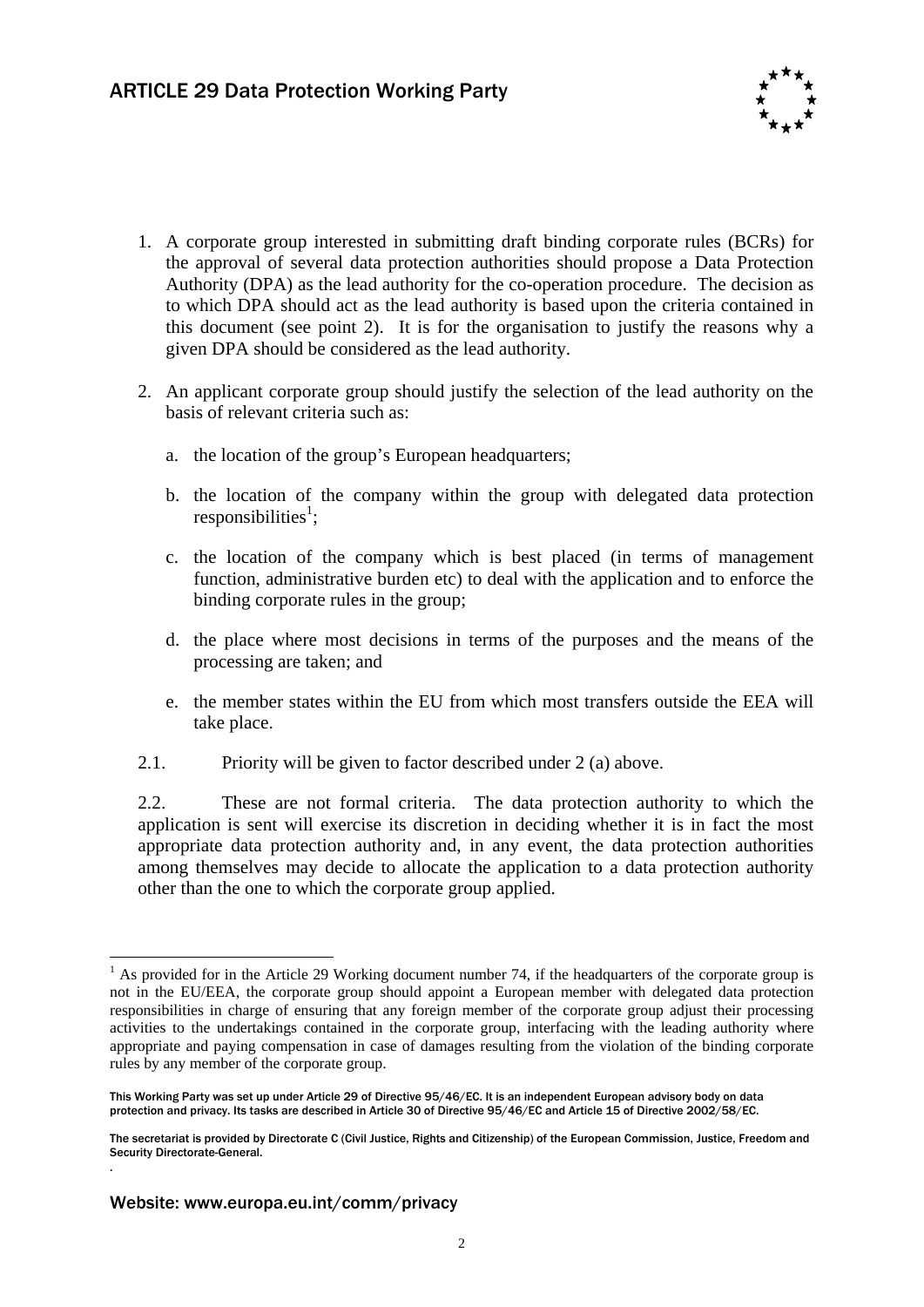

2.3. The applicant should also provide the proposed lead authority (the entry point) with all appropriate information, both in paper and electronically to facilitate further distribution, which justifies its proposal, *inter alia*, the nature and general structure of the processing activities in the EU/EEA with particular attention to the place/s where decisions are made, the location and nature of affiliates in the EU, the number of employees or persons concerned, the means and purposes of the processing, the places from where the transfers to third countries do take place (irrespective of whether or not those countries are covered by the code) and the third countries to which those data are transferred.

3. The entry point will forward the information received as to why that DPA has been selected by the company to be the lead authority to all DPAs concerned (i.e. all the DPAs in the countries from where the transfers are to take place as specified by the applicants) with an indication of whether or not it agrees to be the lead authority. If the entry point agrees to be the lead authority, the other interested DPAs will be asked to raise any objections within two weeks (period extendable to two additional weeks in case of request by any DPA concerned). In the event that the entry point is of the view that it should not act as the lead authority, the entry point would explain the reasons for its decision as well as its recommendations as to which DPA should be the appropriate lead authority. The DPAs concerned will endeavour to reach a decision within one month from the date that the papers were first circulated.

4. Once a decision on the lead authority has been made, the latter will start the discussions with the applicant. The result of these discussions should be a "consolidated draft" which will be distributed among all DPAs concerned for comments. In normal circumstances, the period for comments on the consolidated draft will not exceed one month.

5. The lead authority will transmit these comments on the "consolidated draft" to the applicant and may resume discussions, if necessary. If the lead authority is of the view that the applicant is in a position to address satisfactorily all comments received, it will invite the applicant to send a "final draft" on which the lead authority will invite confirmation from the DPAs that they are satisfied as to the adequacy of the safeguards proposed.

This Working Party was set up under Article 29 of Directive 95/46/EC. It is an independent European advisory body on data protection and privacy. Its tasks are described in Article 30 of Directive 95/46/EC and Article 15 of Directive 2002/58/EC.

The secretariat is provided by Directorate C (Civil Justice, Rights and Citizenship) of the European Commission, Justice, Freedom and Security Directorate-General.

## Website: www.europa.eu.int/comm/privacy

.